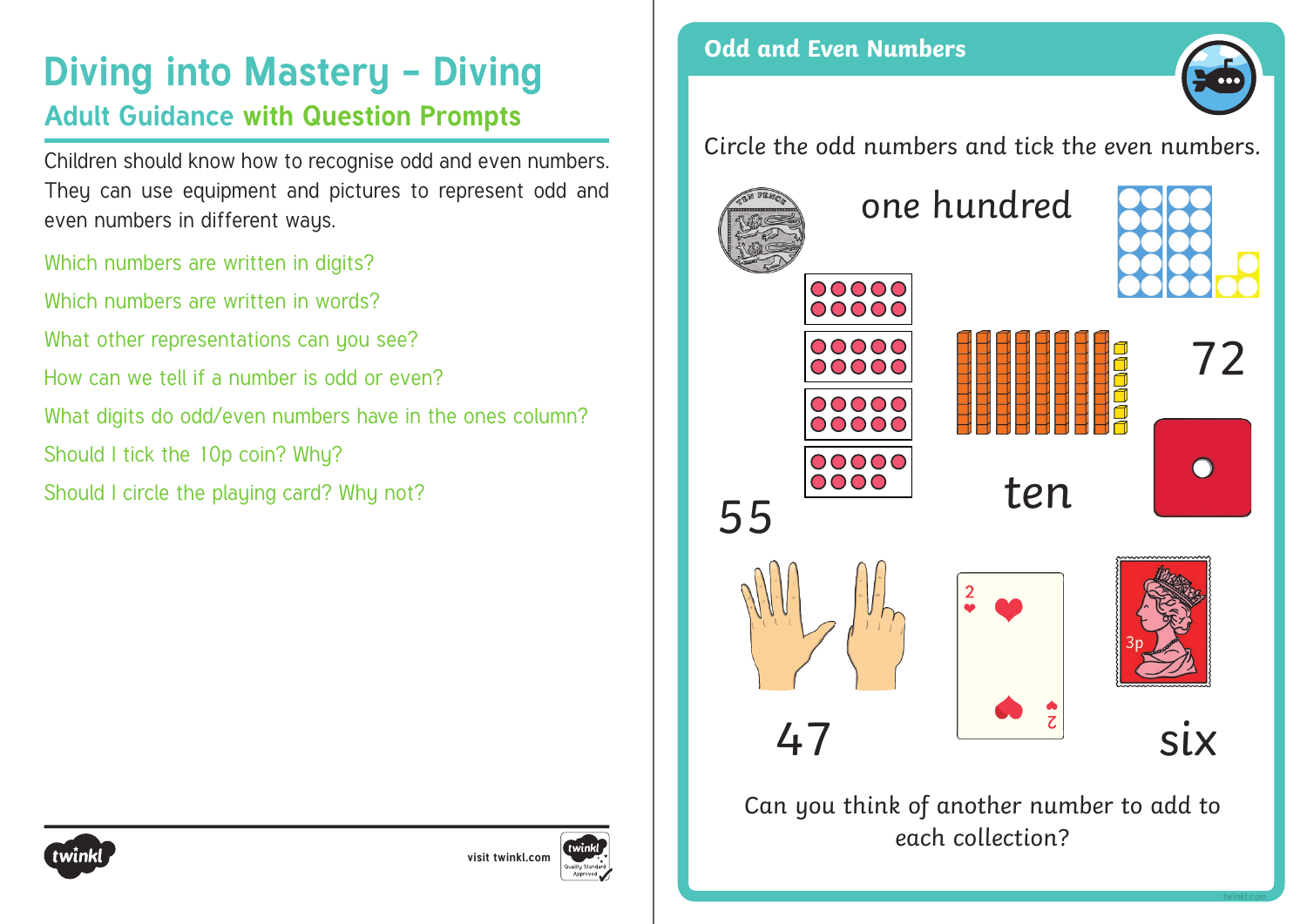## **Diving into Mastery - Deeper** Odd and Even Numbers **Adult Guidance with Question Prompts**

It is common for children to forget it is only the ones digit they need to look at to decide if a number is odd or even. This activity provides an opportunity to discuss this and reinforce the learning. Use practical equipment, e.g. number shapes, counters or blocks, to prove that the number is odd.

Which digit do we need to look at to see if a number is odd or even?

Can you make this number using your equipment?

What is the ones digit in this number?

Is three odd or even?

So is 43 odd or even?

Is Sara correct? Explain why not.





Is she right? Prove it using your equipment. Choose a different number and ask a friend to find out if it is odd or even.